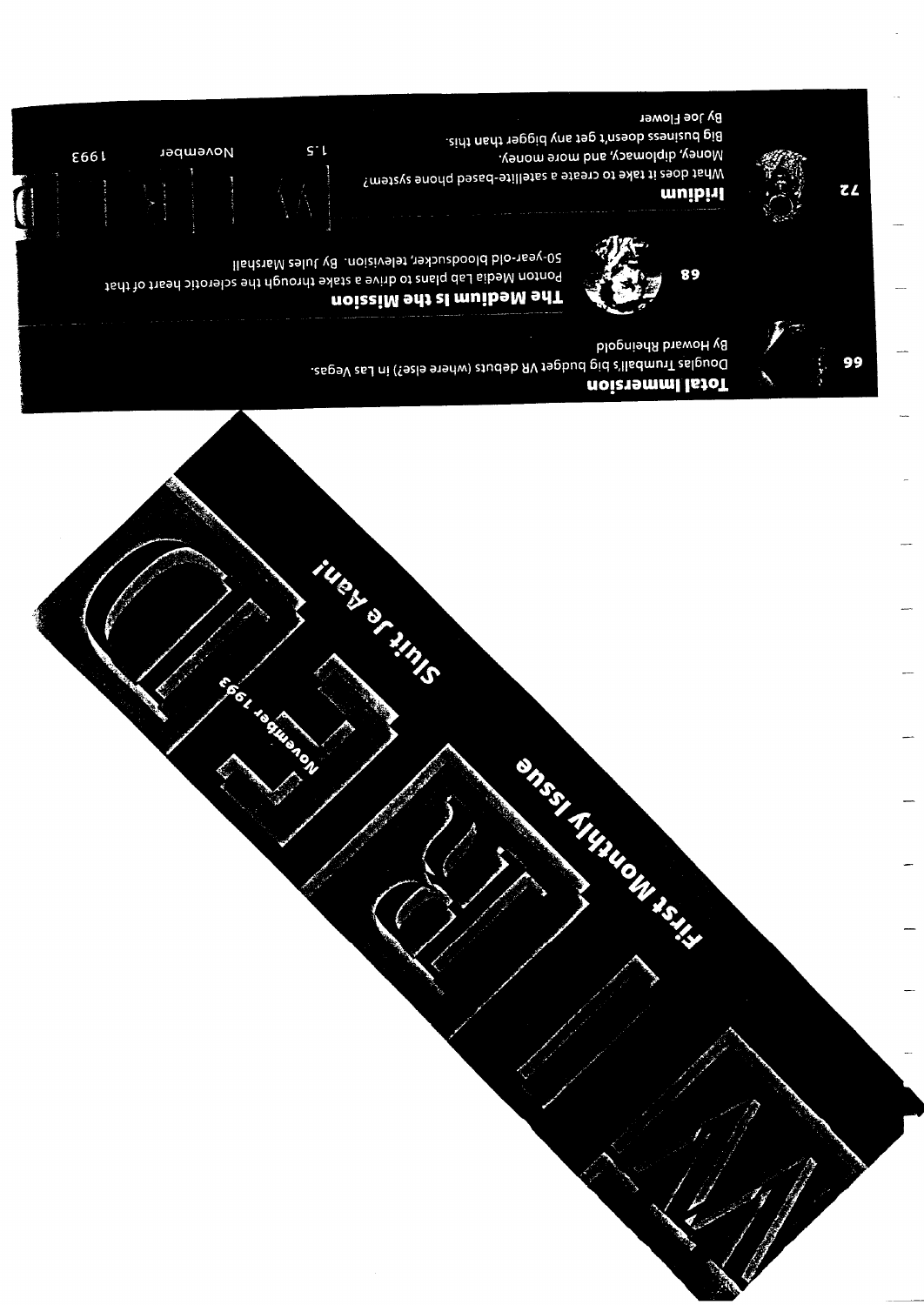

: was one of the largest mteractive television xperiments ever. For 100 ays, anyone with a telephone and a television ould take part. Yet it was aggressively non-commerial and has spawned worldwide attention. ules Marshall reports Trom Hamburg on the  $\neg$ iedia revolutionaries who $\neg$  $\_$ re creating an escape from the "pornography of *nformation."* 

Great leaps in technology usually require the springboard of great dreams; breaking free of entrenched ways demands a vision that transcends the tradition of re-doing what's been done before. So what do you dream about when you hear the words "interactive television?" Video on demand? Home shopping? Better information services and never having to get out of your pajamas again?

Or do you close your eyes and imagine driving a stake through the sclerotic heart of that 50-year-old bloodsucker, television?

Do you see new collaborative art forms, new political and social organization, the creation of a genuine 'communicopia?' The people of Ponton European Media Art Lab do. From its studio headquarters in Hamburg's hooker-haunted St. Georg district, Ponton last summer produced Piazza Virtuale, a most ambitious and radical experiment in interactive television that involved 750 hours of live broadcast across Europe and occasionally, around the world.

A production of Van Gogh TV (Ponton's television production unit), Piazza Virtuale

Jules Marshall (editors@mediamatic.hacktic.nl) is an editor of Mediamatic, an Amsterdam-based techno-culture magazine.

was broadcast over ZDF, the German equivalent of the BBC, from a cluster of temporary container buildings erected in a town square in Kassel, Germany during the Documenta IX art fair last summer. For 100 days, anyone with a telephone and a TV within broadcast range could take part in a free-wheeling, radically interactive experience. The programming so stunned the broadcasting world that Japan's NHK recently commissioned Ponton to do a three-day version of Piazza in Tokyo (they logged so many calls that the Japanese switches temporarily failed), and Atlanta's Cultural Olympiad is considering a global version of the program to be aired concurrently with the 1996 Summer Olympic Games.

In Ponton's original Piazza, there were no rules, no instructions; just a bunch of technicians and specially programmed computers that did you reached by phone. "At first, people were a bit confused and it was a bit chaotic," admits technical director Benjamin Heidersberger. Up to twenty people could simultaneously use touch-tone phones to air their voices on current events (the neo-fascist riots in Rostock, Germany provided a controversial and heated topic of conversation), arrange meetings, make music with a computer-mediated "virtual orchestra,"

IRED NOVEMBER 1993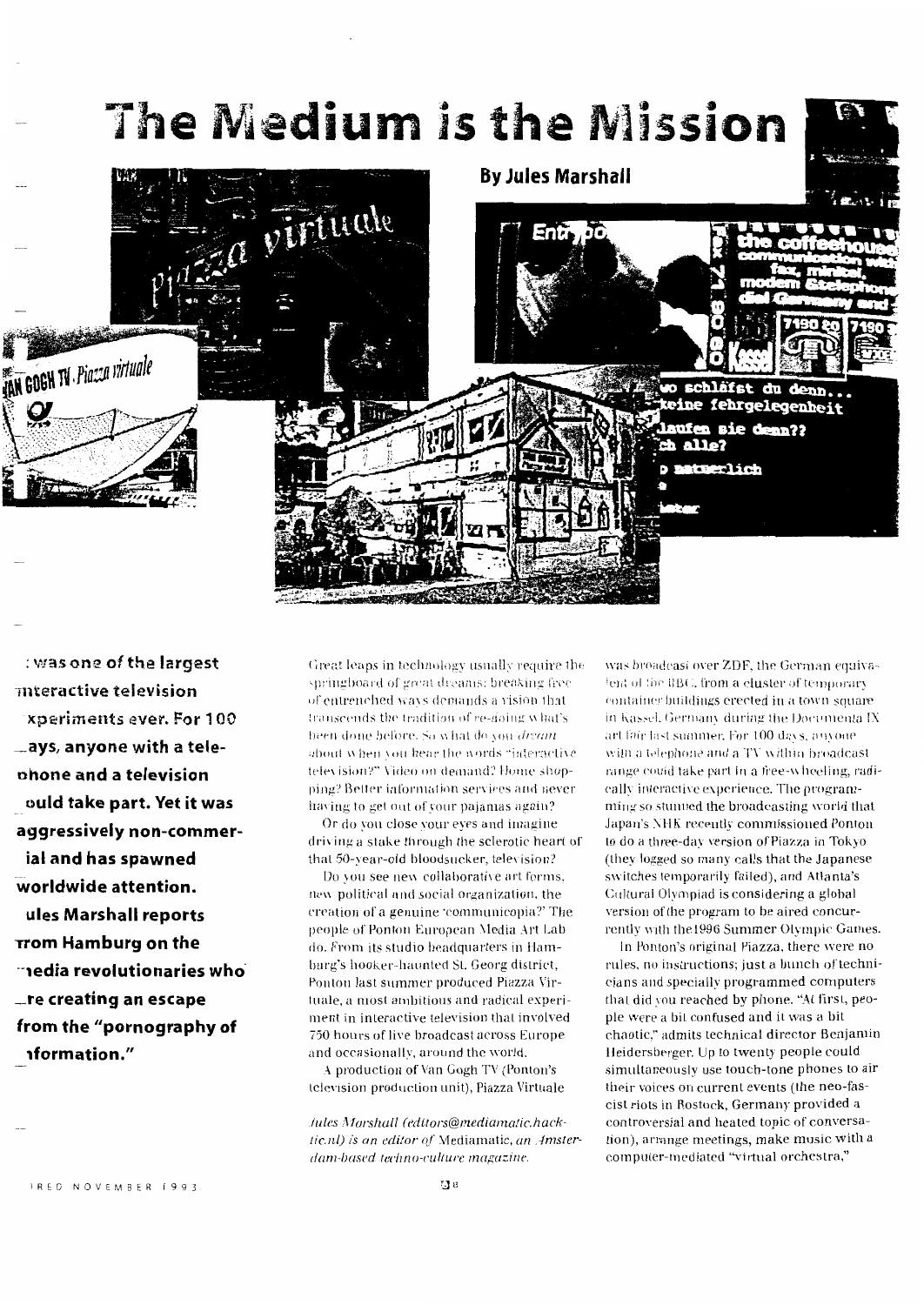Banks of compasses and modems in Ponton's container-city studius created an instant, televised 385. Modem users squirted text onto the felevision screen and faxes were displayed on camera; there were QuickTime movies, animations, and even ISDN connections. Piazza Virtuale also included picture-phone entry points from around the globe. At left: Benjamin Heidersberger, technical director.





mainthusical dacsifics programs, or simply ant and case at each other.

Banks of computers and moderns in Ponton's studios created an instant, televised BBS. Modem-users squirted text onto the television screen and faxes were displayed on camera; there were QuickTime movies, animations, and even ISDN connections. Piazza also included picture-phone entry points from the Baltic republics, war-torn Yugoslavia. Japan, North Africa, and North America.

Despite the lack of advertising or advance publicity, around 5,000 people phoned in the first day. Within Piazza's first fifteen minutes on the air. Van Gogh TV faced its first case of abusive racism. A censor button was rapidly rigged up, but even this fix was quickly turned into a creative feature by callers who attempted to probe how far they could go without being kicked off.

The next day, 100,000 people called, and the lines remained consistently busy for the rest of the summer, at the end of which some 150,000 callers had gotten on the air, putting about US\$1 million in connect charges into the coffers of Deutsche Telekom (DT), the German telephone company.

Many callers, says Heidersberger, were "post-Nintendo kids, bored with game culture and haoging out in amusement hank" be the virtual space of Piazza, they could get their heads into what McLuhan dubbed 50. years ago "the participation mystique."

There were no journalists, talking heads, or moderators. Besides the BBS, viewers could control a camera inside Van Gogh TV's studios (hanging from a robot mounted on tracks on the studio ceiling) by punching their touch-tone telephone pads, which appeared on-screen as navigational consoles. The wandering camera became an extension of the viewer's eye, able to chase and interrogate the broadcast technicians and artists as they stepped gingerly through the thicket of equipment. And it was all live, broadcast on two satellites.

The evolutionary nature of the event allowed rapid design modifications such as clearer, more self-explanatory icons, and a computer interface that enabled deaf people to access the system. There were problems, of course, like when the Kassel phone exchange shunted thousands of incoming calls to an unsuspecting home.

### The Medium is the Mission

Established in 1986, Ponton's organization is horizontal to the point of anarchy: There's nohoss and job descriptions are vague; co-Piets are resolved by "shouting, fightmacomming around screaming." No one hacontract, and though pay is in the "neerather than "wants" ball park, when thcable companies came head-hunting a ton, no one considered leaving, even fo offers of tenfold salary increases.

The key word at Ponton is "multicult" Each of the fifteen-member core speakto four languages and works with the s number of computer languages. They  $\imath$ hardware hackers (including the vice-Hamburg's infamous Chaos Computer musicians, artists, technicians, and pro tion coordinators; they hail from Gern Italy, France, Austria, Canada, and the

The idea for Piazza came together in and grew from the assumption that the human-machine-human relationship central relationship in Western cufturthat it was changing. The first Van Go: project – Hotel Pompino, a five-day liv mission of 5-D rooms inhabited byact linked to the public by sound and text transmitted a year later on ZDE.

Ponton is attached to no institution mercial or public. Its funding is a mi: public, private, and corporate donati-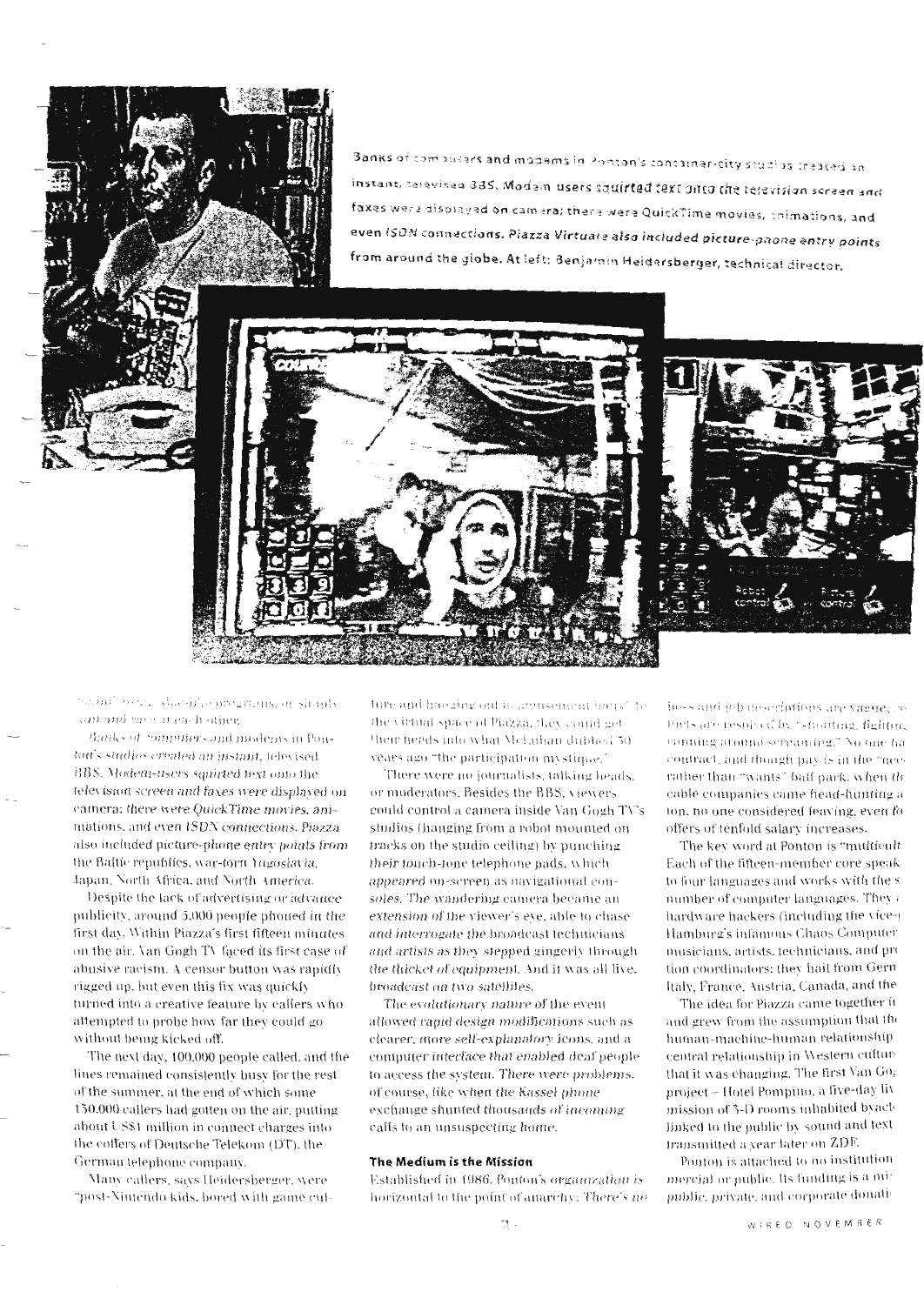

"The artist has a duty to society. You're born, you're educated, you live in a community, and you have responsibility. The world behind the screen is a world that needs designing. We are taking responsibility for that design and not just leaving it up to the companies."

which ensures a freedom to work that its members believe is unique. The DM2.5 million funding for Piazza came from the Austrian Government, the city of Hamburg. Electronic Data Systems, and DT. Apple and others donated equipment: ZDF donated 550 hours of satellite time.

"There is no political, philosophical, or economic power behind us." says Salvatore Vanasco, Ponton's soft-spoken co-director. "We're just artists. You never hear the Polydors, Warners, and EMIs we are competing with use the word 'art' in connection with interactive TV."

"It's a hard way to survive, but you can control it," says Karel Dudesek, a huge bear of an Austro-Czech, and a former bookbinder, performance artist, avant-garde industrial musician, now a director of Ponton. "This is the positive side of not selling something. Piazza was not forcing anyone to have fun, to consume or relax. It was an escape from the pornography of information."

When they have money, they do a project. When they don't, they plan the next one.

"We asked ourselves what multimedia means as a word rather than a product," says Ole Lütjens, interface designer and former cartoonist. "We agreed the aim of Piazza Virtuale should be to use mass media tools a basic equipment that anyone can use imm diately - not after reading ten manuals.

"We had no intention of dealing with i mation, post-production, or reality TV," Dudesek. "Our major goal was live inter tion; to break through the barrier of the screen; to downgrade TV from a master medium into just one window onto a spa - hence piazza, Italian for town square.

## A European View of Things

In a broader sense, Piazza incorporates a ulous cultural associations of public spa that go beyond the mall and the freeway. you walk in a city in the US, what you sea general lack of common responsibility. says Heidersberger. "The streets are crac and everything looks shitty outside the p vate home. In Europe, there is some coll tive understanding of what society need meeting point, a place where people car exchange views - were life can happen. is strongest in Mediterranean culture: a za is where you go to drink your coffee. talk politics, to flirt, and to play.

This aspect of common responsibility welded to the German concept of Bilder Kunst (fine art). "The artist has a duty to